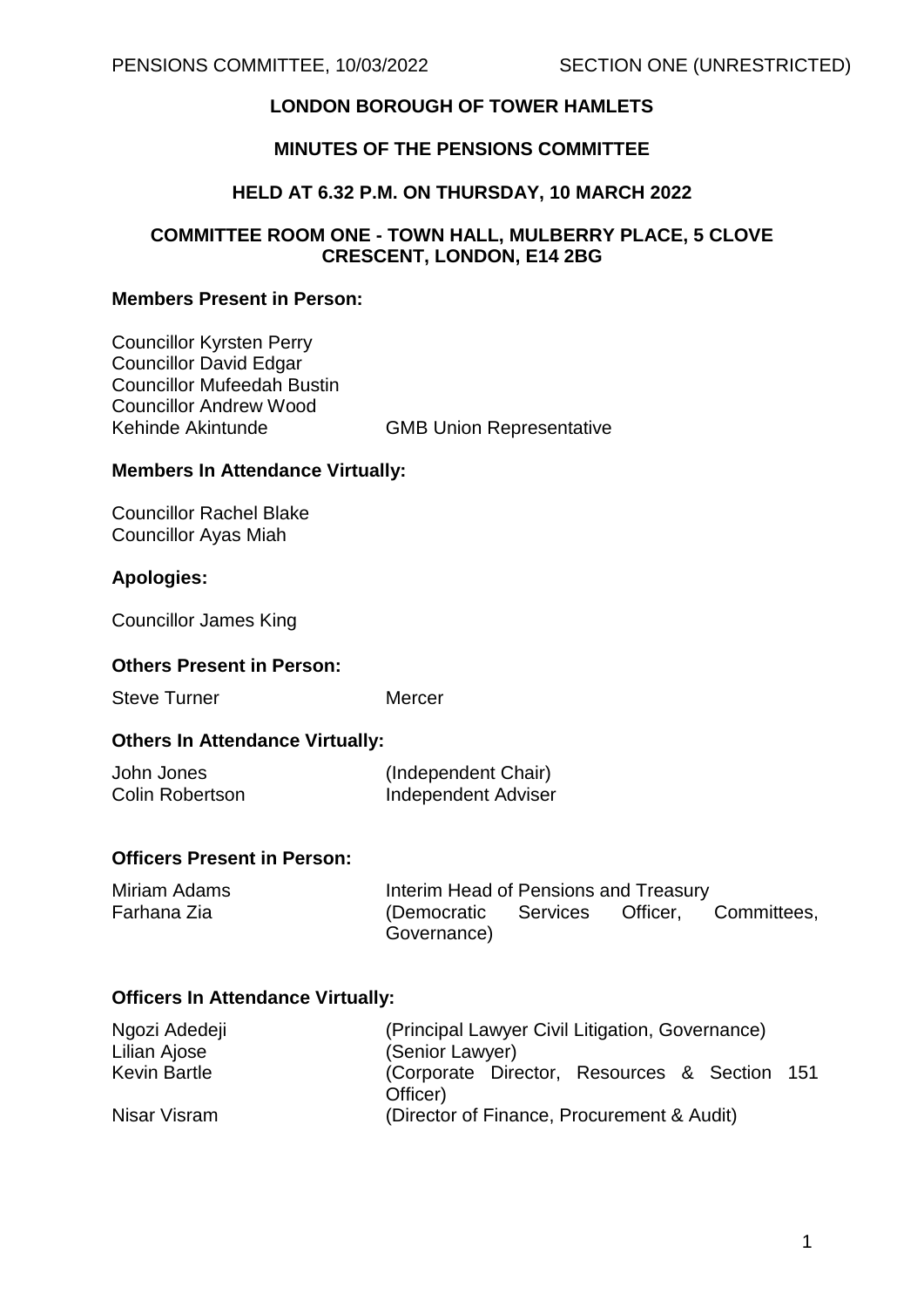### **1. DECLARATIONS OF INTERESTS**

There were no pecuniary declarations of interest declared at the meeting by members.

## **2. UNRESTRICTED MINUTES OF THE PREVIOUS MEETING(S)**

The unrestricted minutes from the meeting of  $25<sup>th</sup>$  November 2021 were agreed to be an accurate record of the meeting and were approved by the Committee.

### **3. PETITIONS**

No Petitions relating to the matters for which the Pensions Committee is responsible had been received by the Officer.

### **4. SUBMISSIONS / REFERRALS FROM PENSION BOARD**

Mr John Jones, Independent Chair of the Pensions Board presented his report on behalf of the Pensions Board.

Mr Jones stated the Board received a useful presentation on GDPR regulations and said it was important to ensure the Fund had strong data security and privacy features, which were compliant with the regulations. He said there were financial penalties for serious breaches as well as reputational risk and damage associated with breaches.

Mr Jones said several reports being presented to the Committee were also discussed at the Board and said the Board had had a full discussion in relation to the audit of the accounts and annual report. Mr Jones said the implementation of the Pension Dashboard was a concern, owing to the resources required and said the Pensions Board would be keep a close eye on the progress made.

With regards to Pension Administration, Mr Jones said it was evident good progress had been made, with performance data and key indicators showing an improvement and reduction in the backlog. However, it was important this progress did not slip especially considering the Pension Dashboard project. Mr Jones said the Board also looked at the Risk Register and said the total of 19 risks remaining amber were too large and said action was required to reduce the number.

In response to comments and questions for members the following was noted:

Members of the Committee had no questions for Mr Jones.

The Chair, Councillor Kyrsten Perry thanked Mr Jones for his update report and the points highlighted.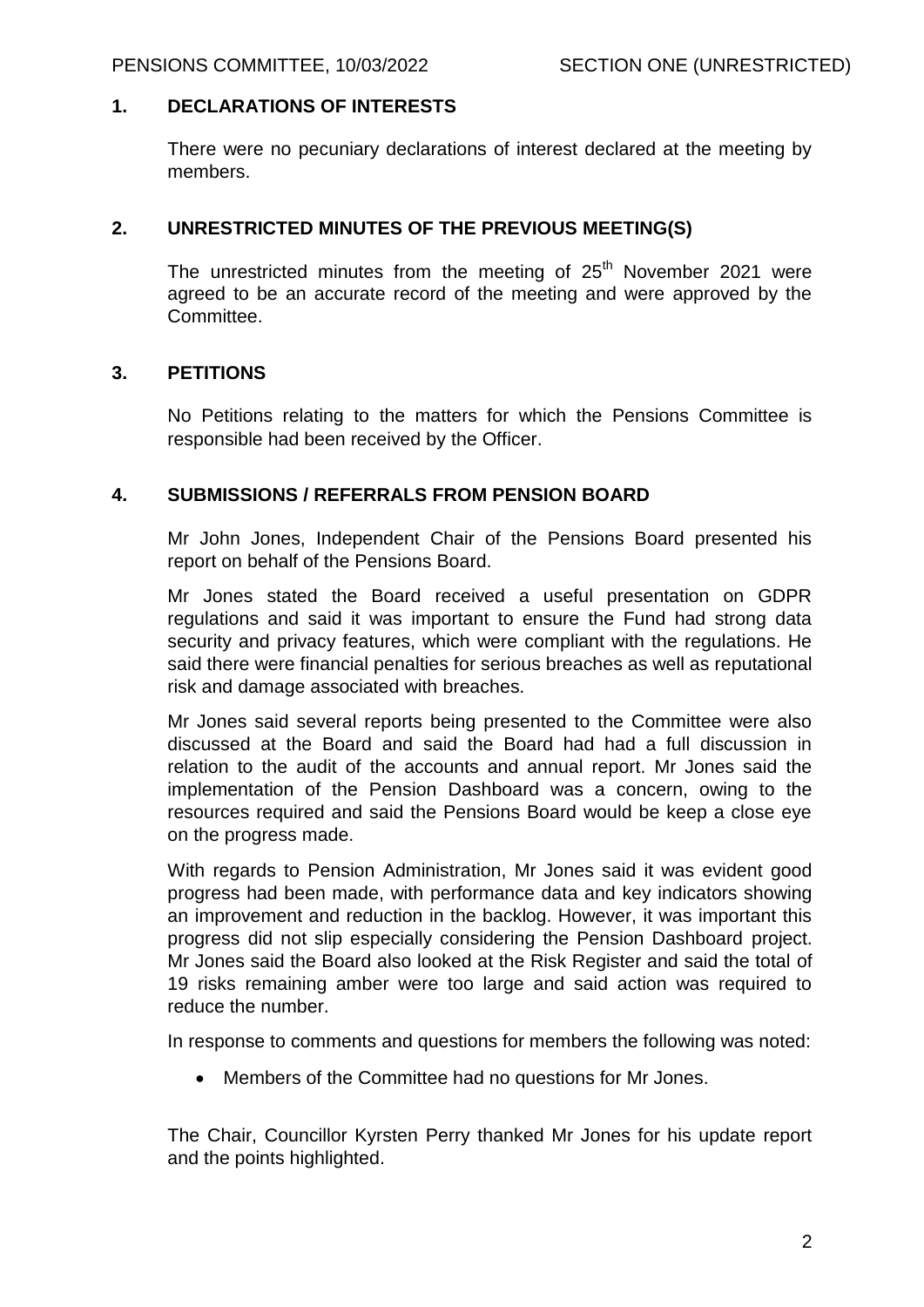The Pensions Committee **RESOLVED** to:

1. Note the report of the Pensions Board and the issues raised therein.

# **5. REPORTS FOR CONSIDERATION**

## **5.1 Public Service Pensions Schemes: Pensions Dashboards**

Ms Miriam Adams, Interim Head of Pensions and Treasury introduced the report and stated this was a government backed initiative which required the pensions industry to design and own the dashboard. She said the Pension Scheme Act 2021 received Royal Assent on the 11<sup>th</sup> February 2021, and provided the legal framework to support pension dashboards, including powers to compel schemes to provide member information.

Ms Adams drew particular attention to paragraphs 3.5 and 3.6, which set out the requirements for the Pensions Dashboard as well as the risks associated with the project, such as who will be responsible for hosting the dashboard plus the impact of the McCloud judgment, referred to at paragraph 3.14.

In response to comments and questions from members the following was noted:

- Ms Adams said the actuary had made the appropriate adjustments to the Pension Scheme, however the cost of McCloud would not be known until the LGPS regulations had been issued.
- In reference to paragraph 3.16 and the external support required, Ms Adams said it was too early to assess exactly what support would be required. She said this was a big project, with a considerable amount of data implications.

The Pensions Committee **RESOVLED** to:

- 1. Note the requirement to improve the reliability of data in accordance with the Pensions Dashboards Programme data standards guide in order to supply the correct information to the dashboards and ensure compliance with the statutory staging timeline to onboard schemes.
- 2. Note the critical bottleneck the scheme faces in respect of council employee data.

# **5.2 Pension Fund Accounts and Annual Report**

Ms Miriam Adams, Interim Head of Pensions and Treasury introduced the report and stated this was the draft unaudited Statement of Accounts and Annual Report for the LBTH Pension Fund for year ending 31<sup>st</sup> March 2021. She said the report was attached at appendix A.

Ms Adams referred to several sections within the report such as paragraph 3.1 and 3.3 and said the audit for 2021/22 had commenced. She said there were no outstanding queries in relation to this audit and previous years.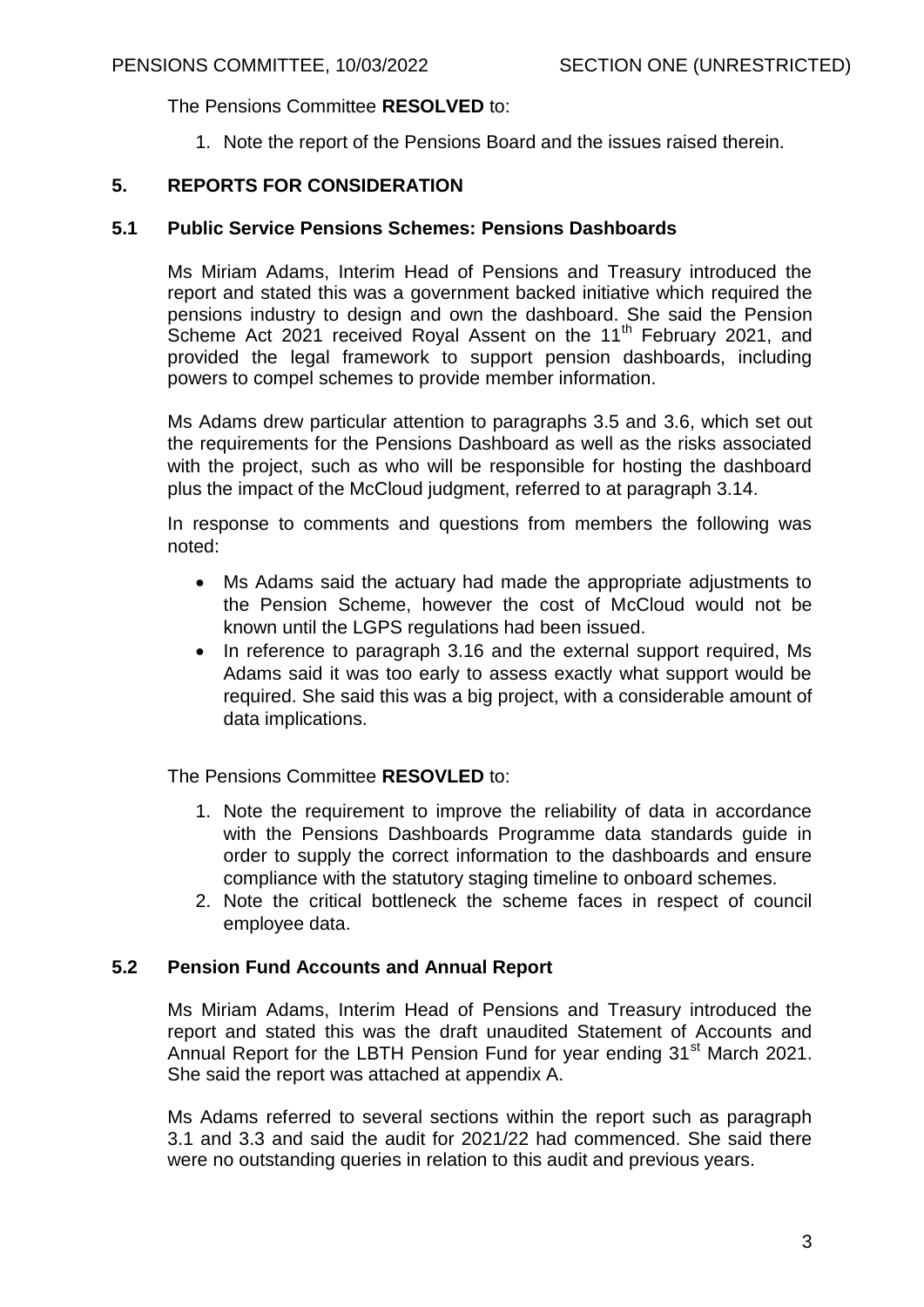In response to comments and questions from members the following was noted:

 Councillor Edgar said he had several questions in relation to accounts, however he would send these to Ms Adams directly.

The Pensions Committee **RESOVLED** to:

- 1. Note the contents of this report;
- 2. Approve the Pension Fund Annual Report and Accounts (Appendix 1); and
- 3. Note that the 2018/19 and 2019/20 audit will not be concluded until the council's main accounts audit have been concluded.

# **5.3 The General Data Protection Regulation**

Ms Miriam Adams, Interim Head of Pensions and Treasury presented the GDPR report. She said the Pension Board had received a presentation at its meeting. The GDPR regulation had come into effect in 2018 and the report and the appendices set out how the Pension Scheme would adhere to the regulation. Ms Adams said this would be circulated to all employers within the scheme. She said the Council's Information and Governance team would have oversight for this and all staff are expected to complete the mandatory course available on the Learning Hub. She said workshops would also be held in addition to the e-learning course.

In response to comments and questions from members the following was noted:

 Councillor Edgar said it was important to ensure there were clear lines of responsibility in terms of the Pensions Dashboard, discussed earlier and where information is held. He said it was vital the personal information of Scheme Members was protected and compliant with GDPR regulations.

The Pensions Committee **RESOLVED** to:

- 1. Note the content of this report
- 2. Note the updated Full GDPR Privacy Notices and Employer's Memorandum of Understanding issued by the LGA (Appendices 1-5).

# **5.4 Responses to Pension Fund Accounts Audit Report**

Ms Miriam Adams, Interim Head of Pensions and Treasury stated the report provided the Officers response to the 2018/19 and 2019/20 Pensions Fund ISA260 as well as an update on the 2020/21 audit.

Ms Adams referred members to appendix 1 of the report which set out the two reports. She said the responses to the observations made by Deloitte were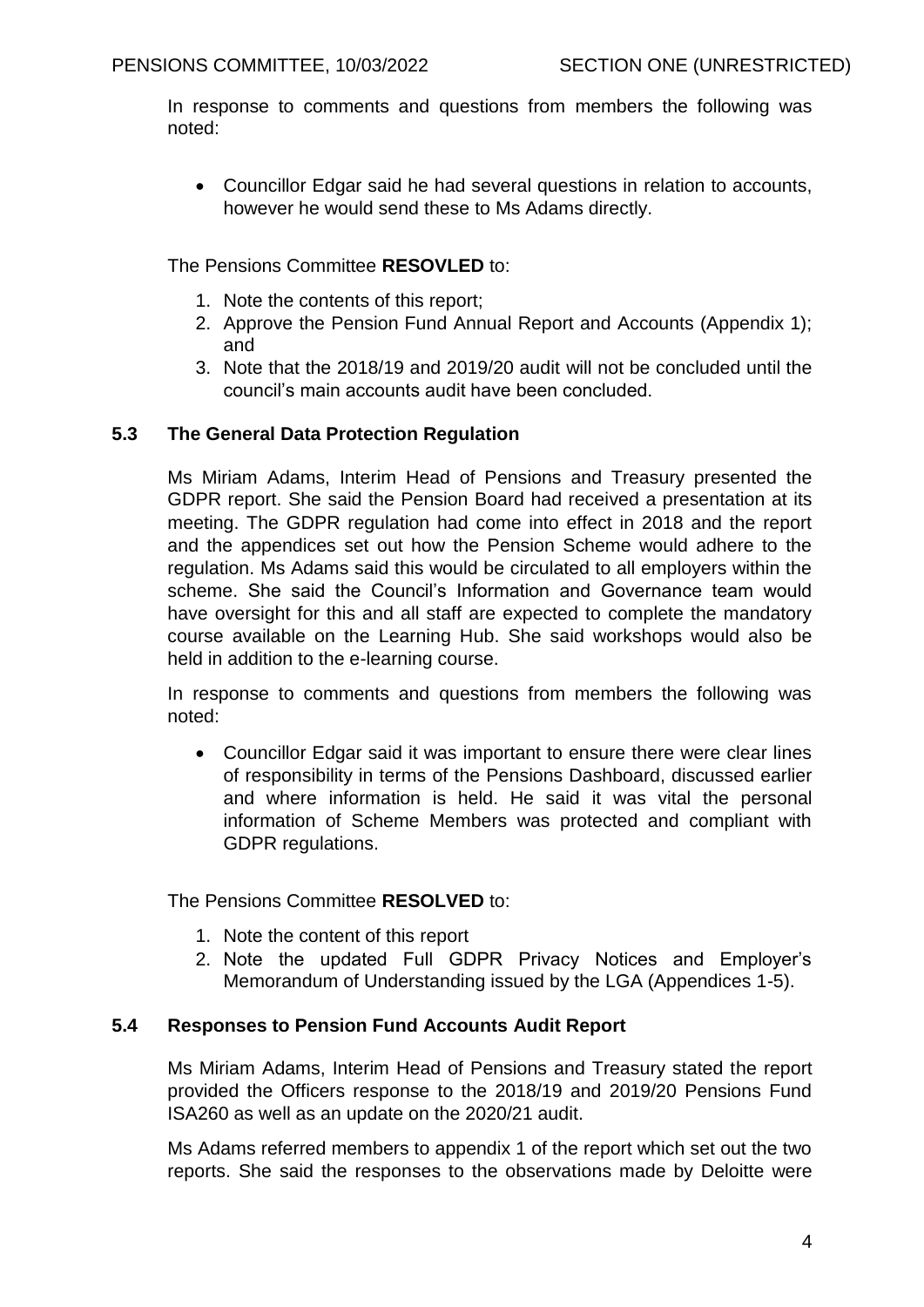set out on page 289 of the agenda. Ms Adams said that for the comparative figures for the 2017/18, it should be noted the accounts were audited by KPMG and therefore officers when preparing the revised 2018/19 pension fund accounts did not consider the 2017/18 accounts.

In response to comments and questions from members the following was noted:

- Councillor Edgar asked if any steps had been taken regarding the differing views of the actuaries. Ms Adams responded stating it was a matter of wording. Deloitte had initially quoted £7m but had revised their estimate down to £1.8m. She said she had asked for the working papers referred to by Deloitte's and said she'd be happy to make an adjustment if this was material. Ms Adams said it had to be remembered that when Hymans issued their valuation estimate, McCloud remedies was yet to be enacted because there was no judgement on the Government's appeal. Hence any adjustment now would need to be justified.
- In respect to page 290, monthly salary expectation report, Councillor Edgar asked for clarity in relation to the thresholds used. Ms Adams responded stating there was a finance working group Chaired by the Director of Finance Procurement and Audit looking at this, however for every Pensions Scheme the primary source of information is from the employer. She said there were issues with the biggest employer within the scheme and the uploading of data as well as the quality of the data which the working group was looking into. Ms Adams said she hoped this would be resolved soon.

The Pensions Committee **RESOLVED** to:

- 1. Note the content of this report and updated ISA 260 reports.
- 2. Note that Deloitte have yet to issue the audit plan for 2020/21 although the audit has since commenced.

# **6. EXCLUSION OF PRESS AND PUBLIC**

The Chair **MOVED** and it was

# **RESOLVED**

"That, under the provisions of Section 100A of the Local Government Act 1972, as amended by the Local Government (Access to Information) Act 1985, the press and public be excluded from the remainder of the meeting for the consideration of the Section Two business on the grounds that it contains information defined as Exempt in Part 1 of Schedule 12A to the Local Government Act,1972."

# **6.1 RESTRICTED MINUTES OF THE PREVIOUS MEETING(S)**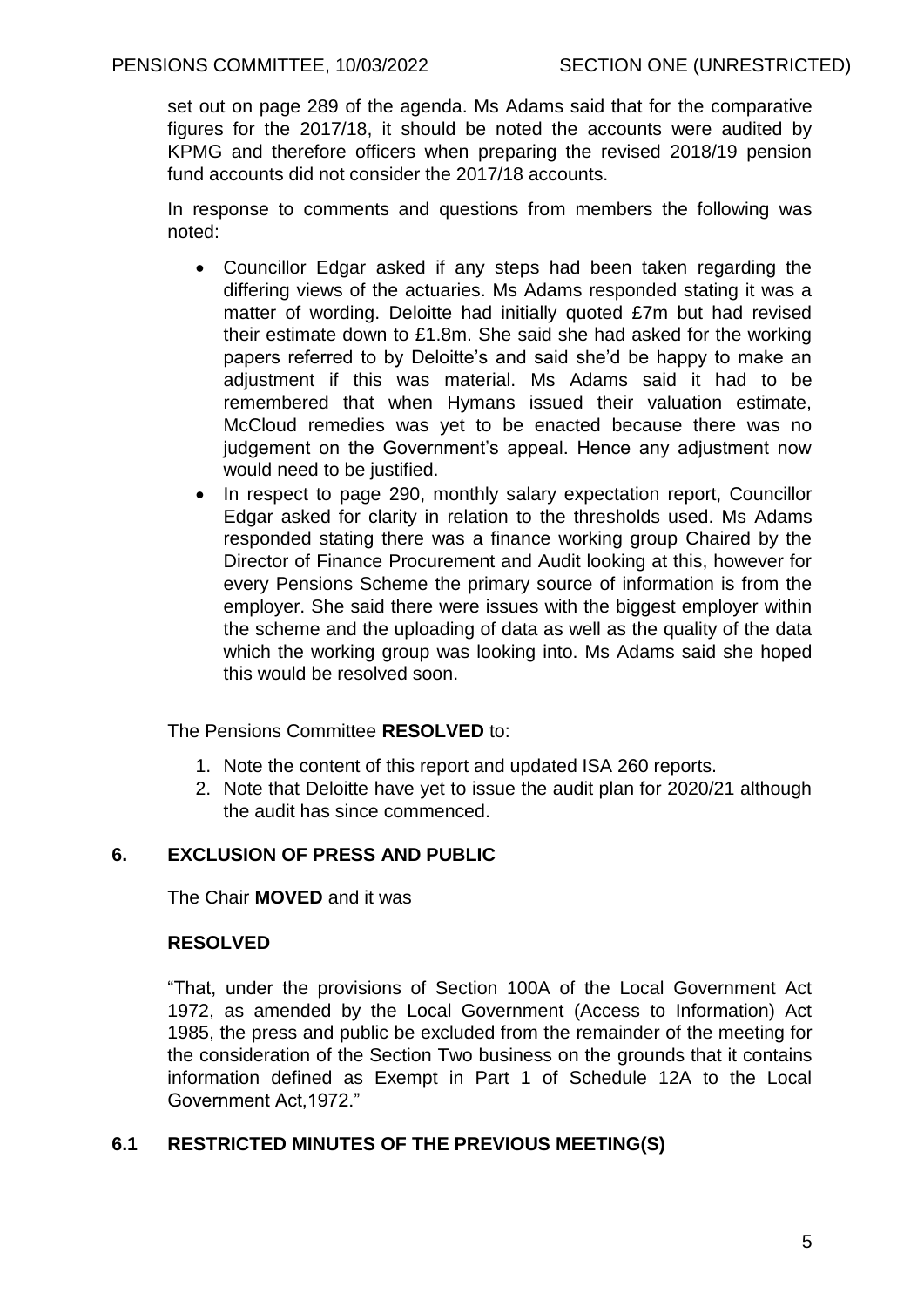The restricted minutes from the meeting of  $25<sup>th</sup>$  November 2021 were agreed to be an accurate record of the meeting and were approved by the Committee.

# **6.2 Changes to the Prospectus for the LCIV MAC Fund**

The minute for this item is restricted.

# **6.3 Proposed Changes to GSAM Absolute Return Bond**

The minute for this item is restricted.

### **6.4 Net Zero Target implications and Decarbonisation Plan**

The minute for this item is restricted.

### **6.5 ESG, Voting, Engagement and Stewardship Update**

The minute for this item is restricted.

### **6.6 Quarterly Performance Review**

The minute for this item is restricted.

### **6.7 Pensions Administration and LGPS Quarterly Update – December 2021**

The minute for this item is restricted.

# **7. TRAINING EVENTS**

Ms Miriam Adams, Interim Head of Pensions and Treasury reminded members the Pension Governance Review was still open and asked members to complete the questionnaires sent to them. She said responses would be treated confidentially.

She also reminded members of the Hymans Training Portal and encouraged members to complete the bite-size training sessions. She said they had paid for the user licenses and therefore it was vital members completed this training.

# **8. ANY OTHER BUSINESS CONSIDERED TO BE URGENT**

### **Russia/Ukraine War**

Ms Miriam Adams, Interim Head of Pensions and Treasury stated that an email had been sent to members of the Committee outlining the status of investments in Russia and Ukraine. She said they had no direct investments exposed through LGIM. The London CIV had also confirmed they had written down values to zero. She said both managers were now working on any estimating indirect impact.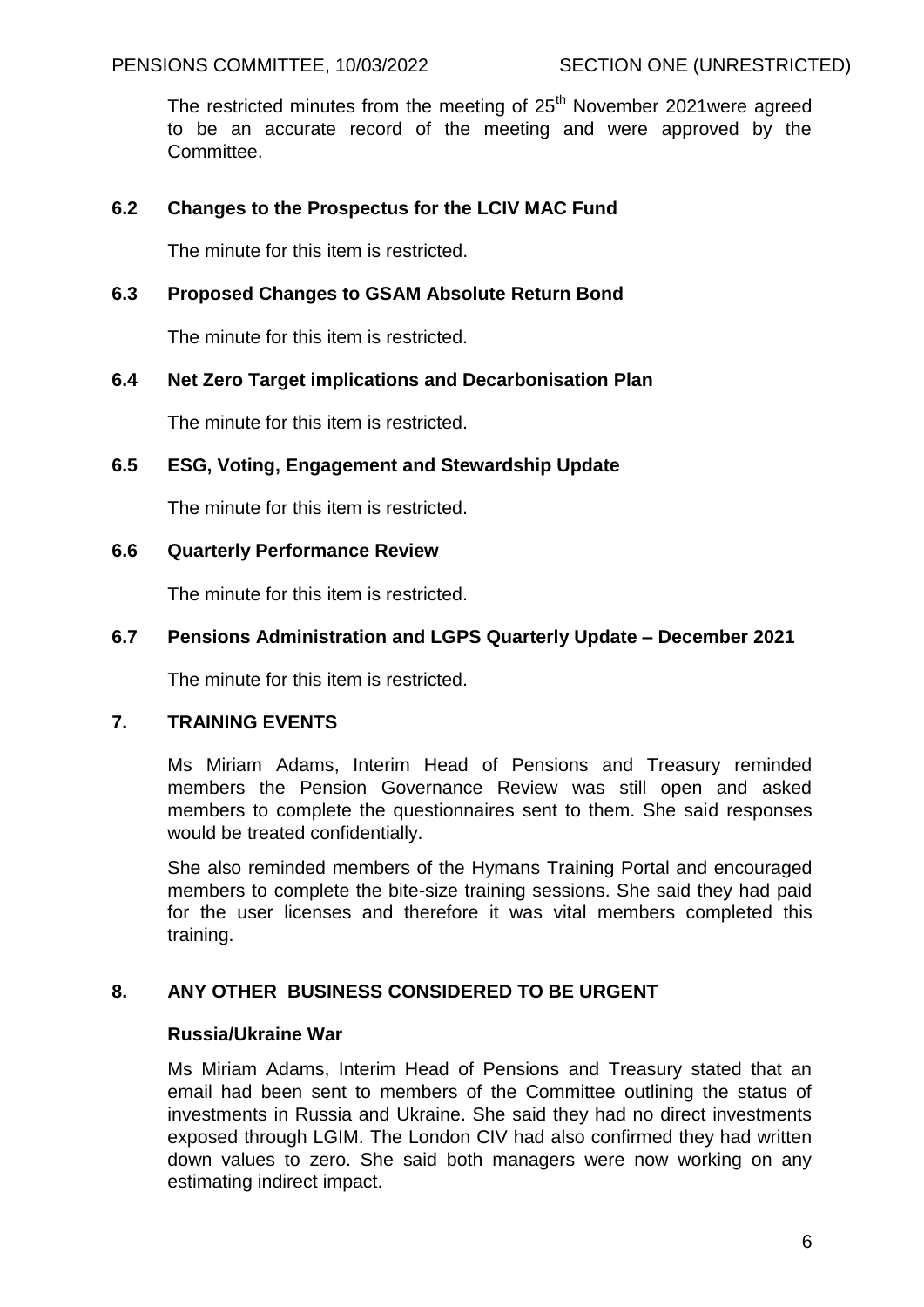The Committee then heard from Mr Colin Robertson, the independent adviser to the committee. Mr Robertson said the direct investments in Russian companies had been reduced but in any case were financially not important. There was a lot of talk about divestment but this was rather academic as the stocks could not actually be sold. He said the indirect investments, such as European banks holding stakes in Russian banks were important owing to their earnings and to investors' attitudes to the principles and morals of the companies concerned. However the biggest impact was on the global economy and inflation. He said this would have a knock-on effect on commodity prices and growth. Otherwise, the focus should be on multinational companies and their holdings and sales in Russia/Ukraine.

Mr Turner agreed with Mr Robertson and said the big risks were the macro risks that were not Russia specific. He said the risk of escalation was something to bear in mind. Mr Turner said the Committee had reviewed its risks as part of the investment strategy review and therefore it would be good to remind the new committee of the risks the Fund is exposed to.

He said progress to net zero would slow in the near term, because of the rise in energy and commodity prices, however medium to long term, with less dependency on gas and Russia, the progress would recover. He said this needed to be taken into consideration. Mr Turner said it was important to stay focussed on long term strategy and not to make kneejerk reactions. Mr Turner also said the Fund had Equity Protection and therefore it was important to consider if this needed to be renewed.

In answer to comments and questions from members the following was noted:

- Councillor Blake asked if the oil and gas situation in Europe had accelerated investments in renewables? Mr Robertson said there had been no big change in the behaviour of fund managers who continued to be enthusiastic about investing in renewables.
- Mr Robertson was asked to explain the impact of the war on the German economy. He said the Germany economy was exposed as 40% of its gas came from Russia, potentially through two pipelines, one of which was now not going ahead. He said the German government had to review its energy policy, but this was not having a big impact on a macro-economic level at this time.
- Ms Miriam Adams said the situation was changing rapidly day by day. The Pensions Scheme Advisory Board had issued a statement making clear their stand on this. She said LGPS's were advised to keep up with the list of sanctions which would continue to grow. She said the Advisory Board acknowledged that some local authorities had decided to disinvest in Russia, but it was for individual funds to decide how best to manage their investments.
- Ms Adams informed the Committee a tentative date of  $6<sup>th</sup>$  April had been identified as a possible date for a further meeting, should this be required by the Committee. Following discussion, it was agreed the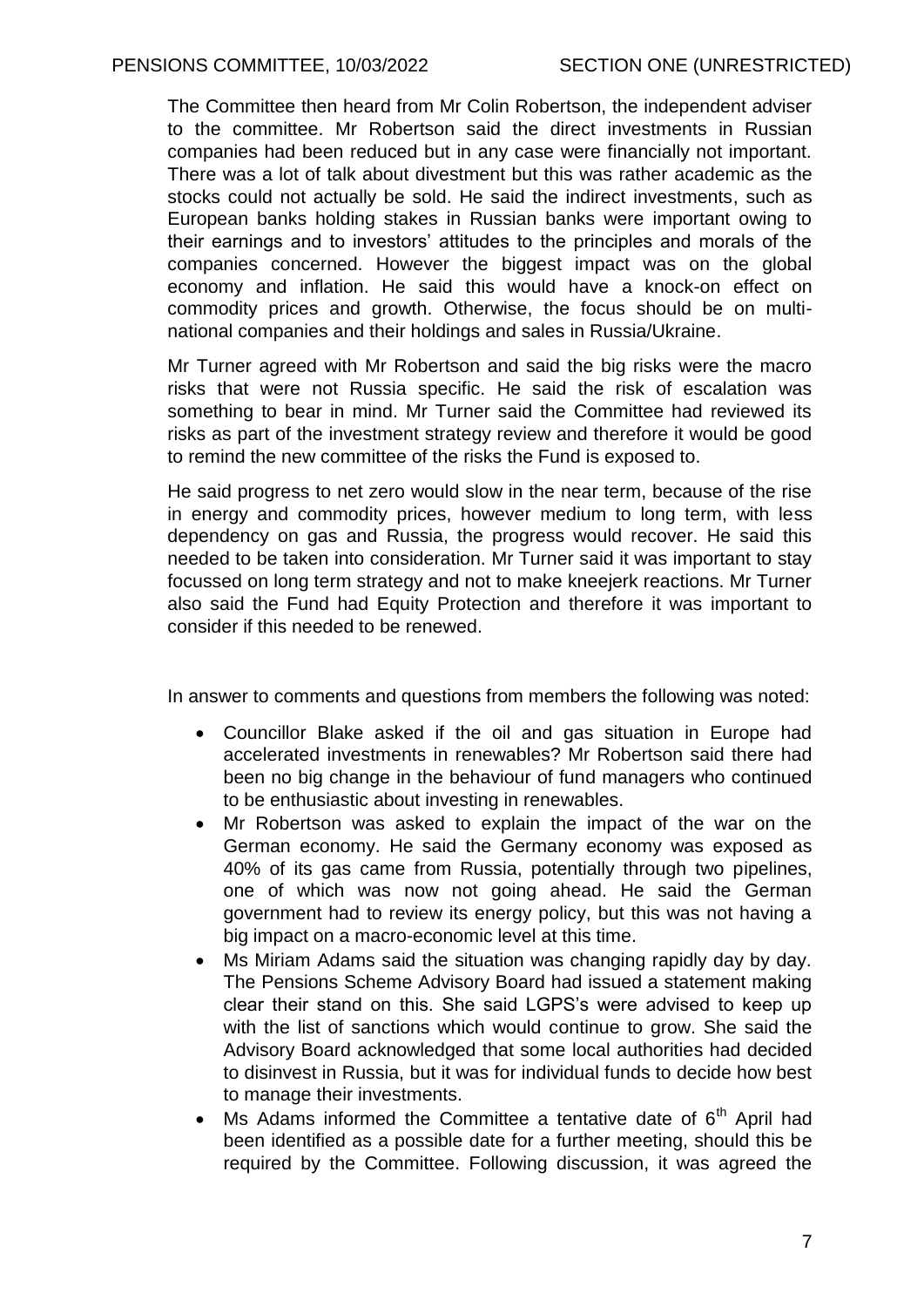Committee should keep a watching brief on the situation in Russia and Ukraine and only call for an extraordinary meeting should it be required.

- Mr Steve Turner from Mercer said he would advise the Committee and the Fund to update their website with a statement condemning the war and stating clearly what exposure the fund had at the end of February. He also recommended that the Fund check to see if it had any pensioners in Russia or Ukraine.
- o **ACTION:** Ms Adams confirmed the Fund had no pensioners in Russia and Ukraine and said she'd be happy to add a statement to the Pensions website outlining the position regarding investments in Russia.
- Ms Ngozi Adedeji, legal adviser suggested that any statement for the website be approved by the Council's Communications Team before being added to the website.

The Pensions Committee **RESOLVED** to:

- 1. Note the update provided and keep a watching brief on the changing situation in Russia and Ukraine war, with the next meeting of the Pensions Committee discussing this further, as required.
- 2. The Pensions website to be updated with a statement condemning the war and providing information on the investments as at the end of February 2022.

# **Equity Protection Strategy**

Mr Steve Turner from Mercer provided an update regarding the Equity Protection Strategy. He said members may recall that of the £1.1bn in equities, £400m was protected overall. He said £200m of the protection was coming to an end as at the  $31<sup>st</sup>$  March 2022, with the remaining £200m ceasing in September 2022.

Regarding the protection that was ending in March, as of 3<sup>rd</sup> March, the fund may benefit from the protection, with a small pay-out, if equity markets fell. Mr Turner said it would be useful for the Committee members to receive weekly updates from now until the end of March about this. He said the remaining £200m would run until September and suggested the Committee may wish to revisit Equity Protection in the new municipal year, given the current situation and impact of the Russia/Ukraine war.

Mr Colin Robertson advised that it would be appropriate to extend the Equity Protection until September, due to the present situation. He said a decision was required within the next two to three weeks.

Discussion ensued regarding whether a decision could be made outside the meeting, however the legal advisor, Ms Ngozi Adedeji made clear that any decision would need to be made by the Committee reconvening at a later date.